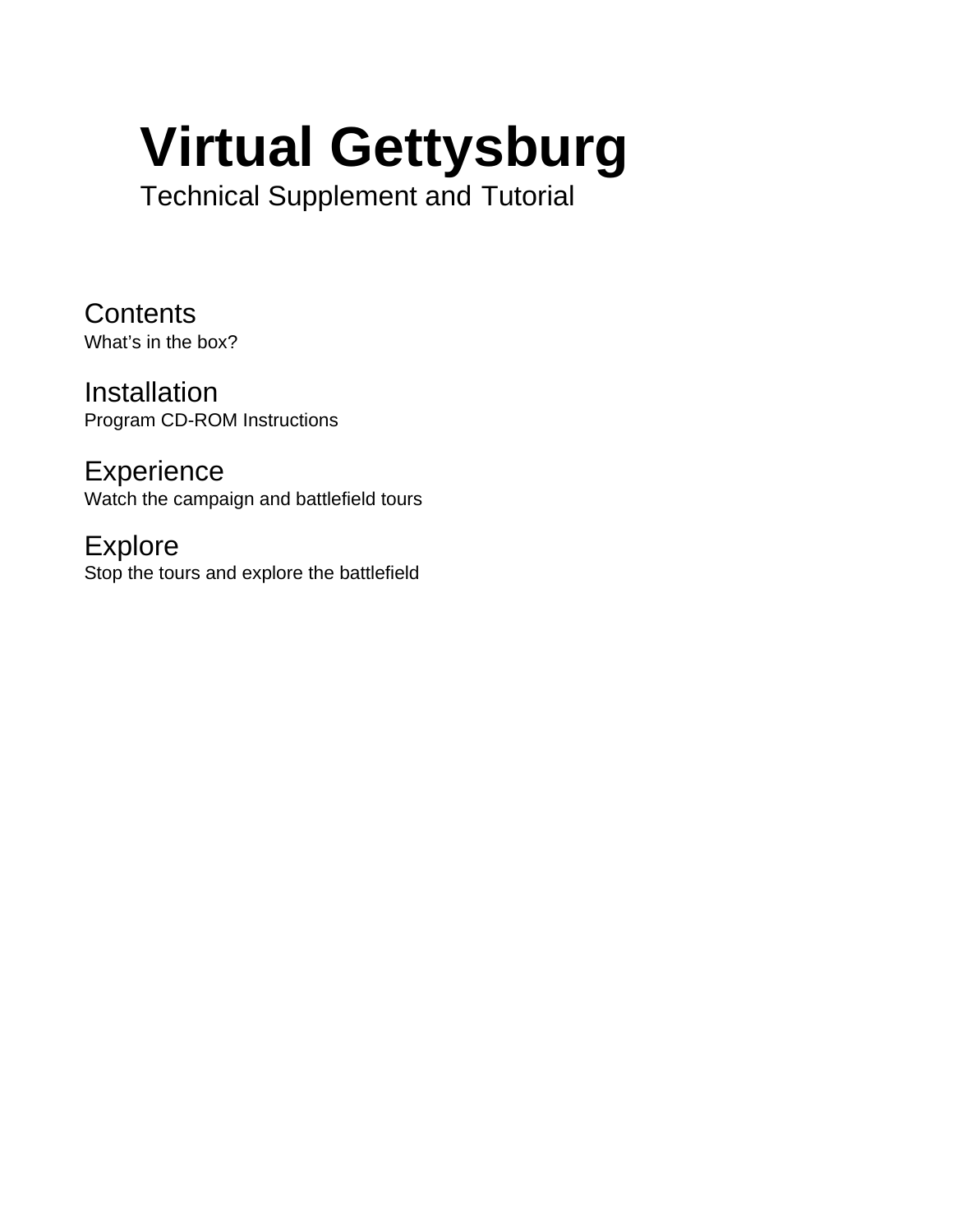# **Contents** What's in the box?

Virtual Gettysburg allows you to experience the Gettysburg battlefield tours in three different formats - interactive CD-ROM, audio-only CD, and tour book.

## **CD-ROM**

The Virtual Gettysburg Program Disc is a PC/Mac compatible CD-ROM. This will run in any Macintosh or Windows computer (Win 95/98, NT, 2000, ME, XP) See the next chapter for installation instructions.

#### **Audio CDs**

The tri-fold audio CD pack contains 3 audio-only CDs. These discs can be listened to using your home stereo system, a Walkman or your car audio CD player. They contain the same guide narrative as the Virtual Gettysburg Program CD-ROM, but without any pictures.

#### **Tour Book**

The Virtual Gettysburg Tour Book is a transcription of the narrative text contained in the Virtual Gettysburg Program CD-ROM and audio CDs. This book contains maps showing the general location of the 21 guided tour stops as well as historic photographs.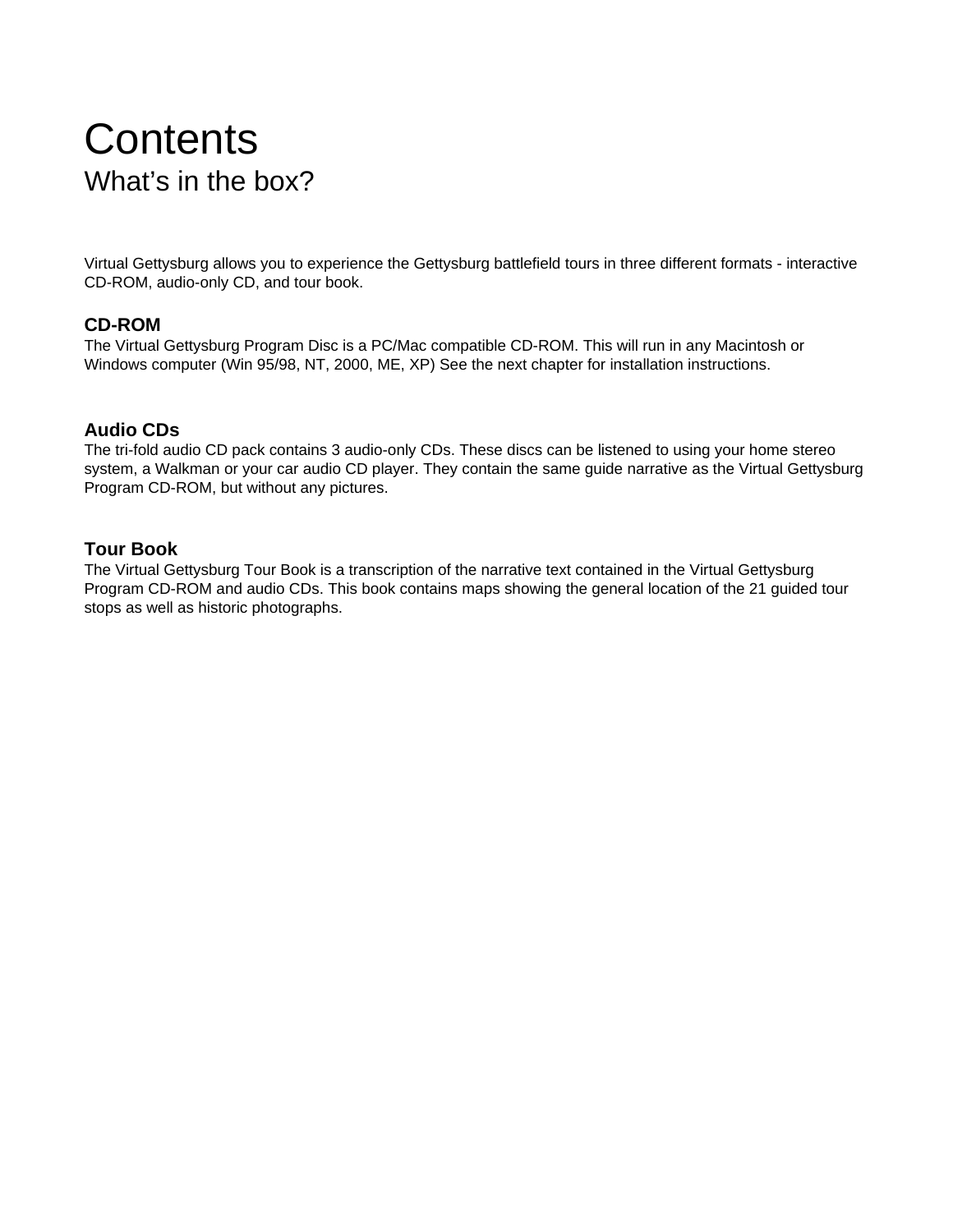# Installation Program CD-ROM Instructions

Virtual Gettysburg is designed to be as easy as possible to use. Simply insert the Virtual Gettysburg Program CD into your CD-ROM drive. If your computer has QuickTime 5 and is set to Autorun, you will be taken right to the Virtual Gettysburg title screen. Nothing will be copied to your hard drive. It's that easy.

#### **Autorun**

If Autorun is disabled, follow these steps:

#### PC:

- 1. Select Run from the Start Menu.
- 2. In the Run box, type x:\VGpc.exe where x is the drive letter of your CD-ROM drive, and click Enter.

#### Mac:

1. Double-click on the 'VGmac' icon.

## **QuickTime™**

Virtual Gettysburg requires QuickTime 5. If you don't have it installed on your computer you will be asked if you would like to install it. The QuickTime software is free and included on the CD-ROM. Simply follow the instructions in the QuickTime installer. Once QuickTime is installed, Macintosh computers will need to be restarted, PCs won't.

#### **Version**

Note: To see which version of the CD-ROM you own, hold down the 'v' key as the CD-ROM starts up. The version number will be displayed on the Virtual Gettysburg title screen. Virtual Gettysburg updates will periodically be available for a small fee at www.virtualgettysburg.com.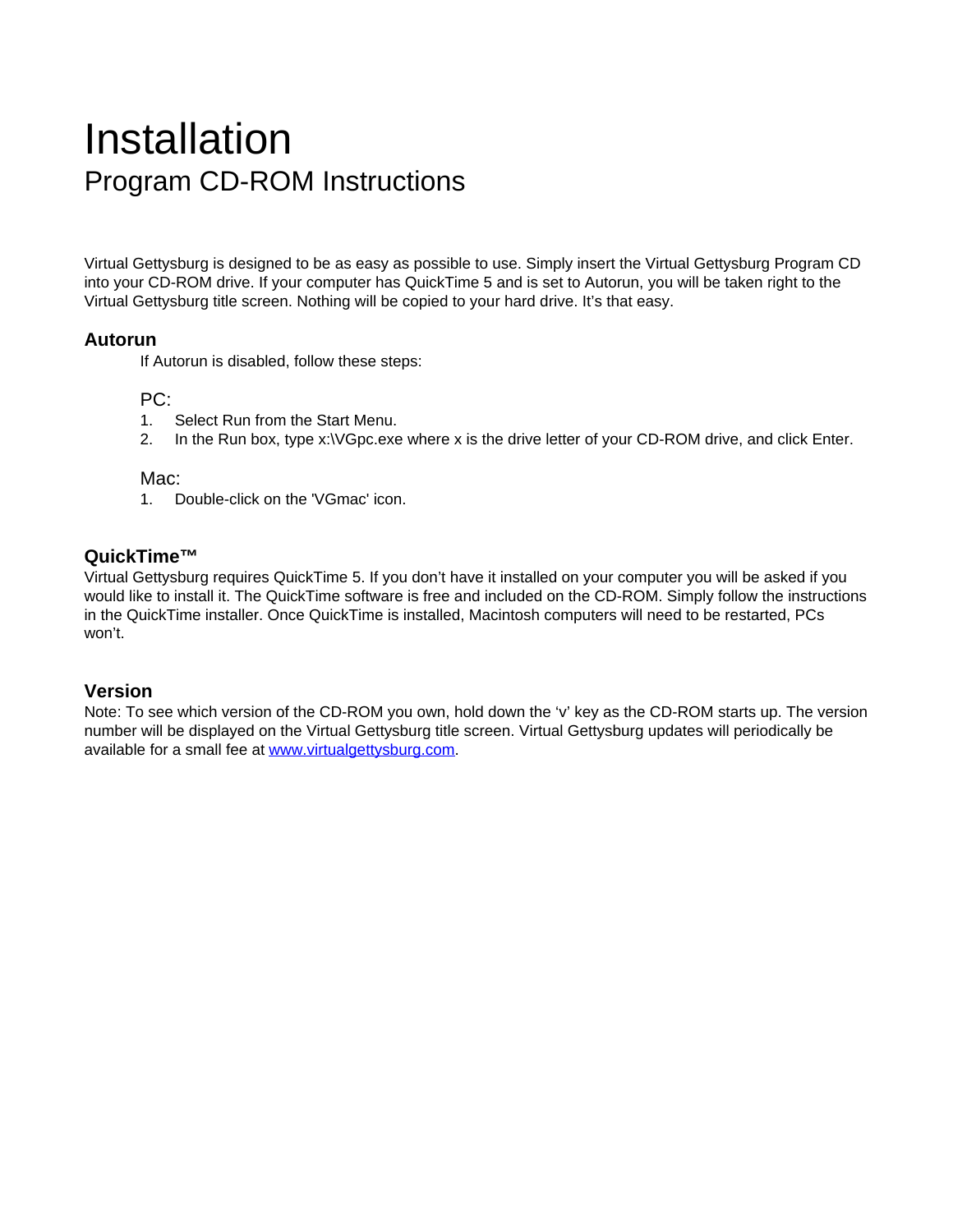# **Experience** Watch the campaign and battlefield tours

This section describes the different viewing options available while the battlefield tours are playing. We will start at the title screen of the Virtual Gettysburg Program CD-ROM. If you are not sure how to get to the Virtual Gettysburg title screen, please refer to the Installation portion of this manual.

#### **Start Here**

When the Virtual Gettysburg title screen appears, click the **Next** button to start Virtual Gettysburg. You don't have to touch anything else and Virtual Gettysburg will play from start to finish. Watching the entire CD-ROM straight through - the Intro, the Prelude, the twenty-one battlefield tours and the Gettysburg Address, takes about three hours.

#### **Intro**

In the Intro section of the CD-ROM, Gary Kross gives a brief overview of the twenty-one places on the battlefield that he will be taking you. To advance through the intro a day at a time you can select the Next button.

If you listen through to the end of the Intro the presentation will automatically advance to the Prelude. As an alternative, the **Tours** palette gives you direct access to the entire timeline of the Virtual Gettysburg CD-ROM. So if you want to skip the Intro and go straight to, for instance the Prelude, you can do so by selecting the **Prelude** button in the Tours palette.

#### **Prelude**

The Prelude describes the month-long campaign leading up to the Battle of Gettysburg and lasts about ten minutes. You can use the QuickTime movie controller to pause or restart the Prelude, or to go to a specific location in the narrative. You can also use this controller to adjust the volume.

When the Prelude ends it will automatically advance to the first battlefield tour - McPherson's Ridge. If, at any time during the Prelude, you wish to jump straight to the battlefield tours, simply make a selection from the Tours palette.

# **The Battlefield Tours**

When a new tour starts the panoramas are set to rotate in sync with the narrative. This is called Auto Rotate. To turn this feature off, select the Auto Rotate button. The button will turn gray and the panorama will no longer follow the narrative. To pan continuously in one direction or the other, use the **Left Swing** or **Right Swing** buttons. Select the Auto Rotate button and the panorama will once again follow the narrative.

Whenever a new tour is selected the main tour interface defaults to a view with the **Photos** and the **Maps** palettes open. If we restart the tour you will notice that in the Photos palette there is a historic view from the area of the current tour. As the tour continues, thumbnail photos of people and relevant monuments appear here. In the middle is a thumbnail map of the entire battlefield. The area shown outlined in black depicts the area in the detail map on the right. This is the **Interactive Map** thumbnail, centered on the location of the current panorama.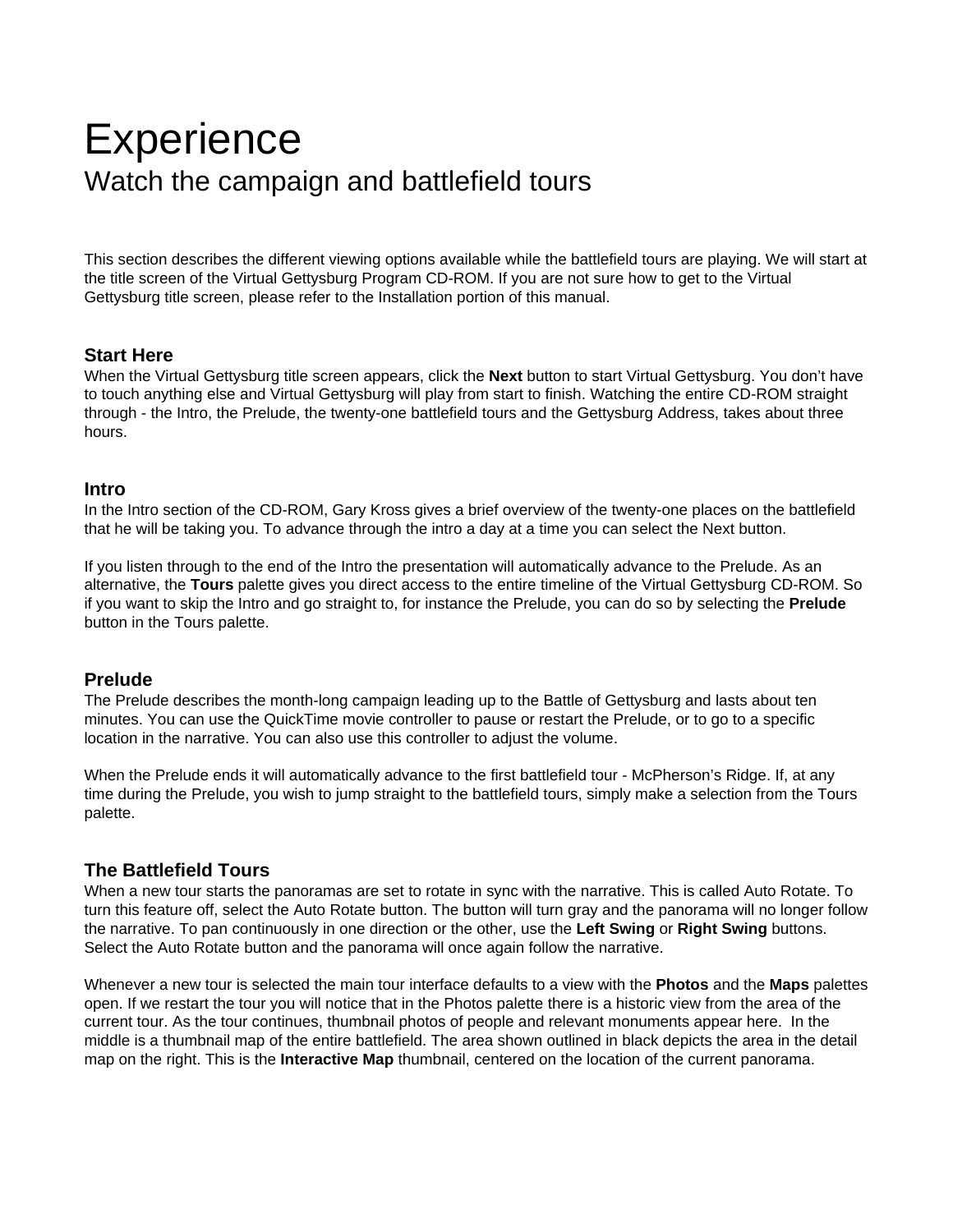There are three ways to advance to a new tour. First, if you watch through to the end of a tour, Virtual Gettysburg will automatically advance to the next tour. Second, you can click on the **Next Tour** or **Previous Tour** buttons. The third way, as we have shown before, is to open the Tours palette and choose a new tour.

# **Gettysburg Address**

The video re-enactment of the Gettysburg Address plays automatically after the last tour finishes. You can also play this video at any time by selecting the Gettysburg Address in the Tours palette.

#### **Exit**

After viewing the Gettysburg Address video you will automatically advance to the **Exit** screen where you can read the **Credits**, **Quit** or **Replay** the whole program over again. You can go directly to this screen at any time by selecting the Exit button in the upper right-hand corner of the screen.

#### **Help**

Next to the Exit button is the **Help** button. Click here to find out information about the operation of the Virtual Gettysburg interface.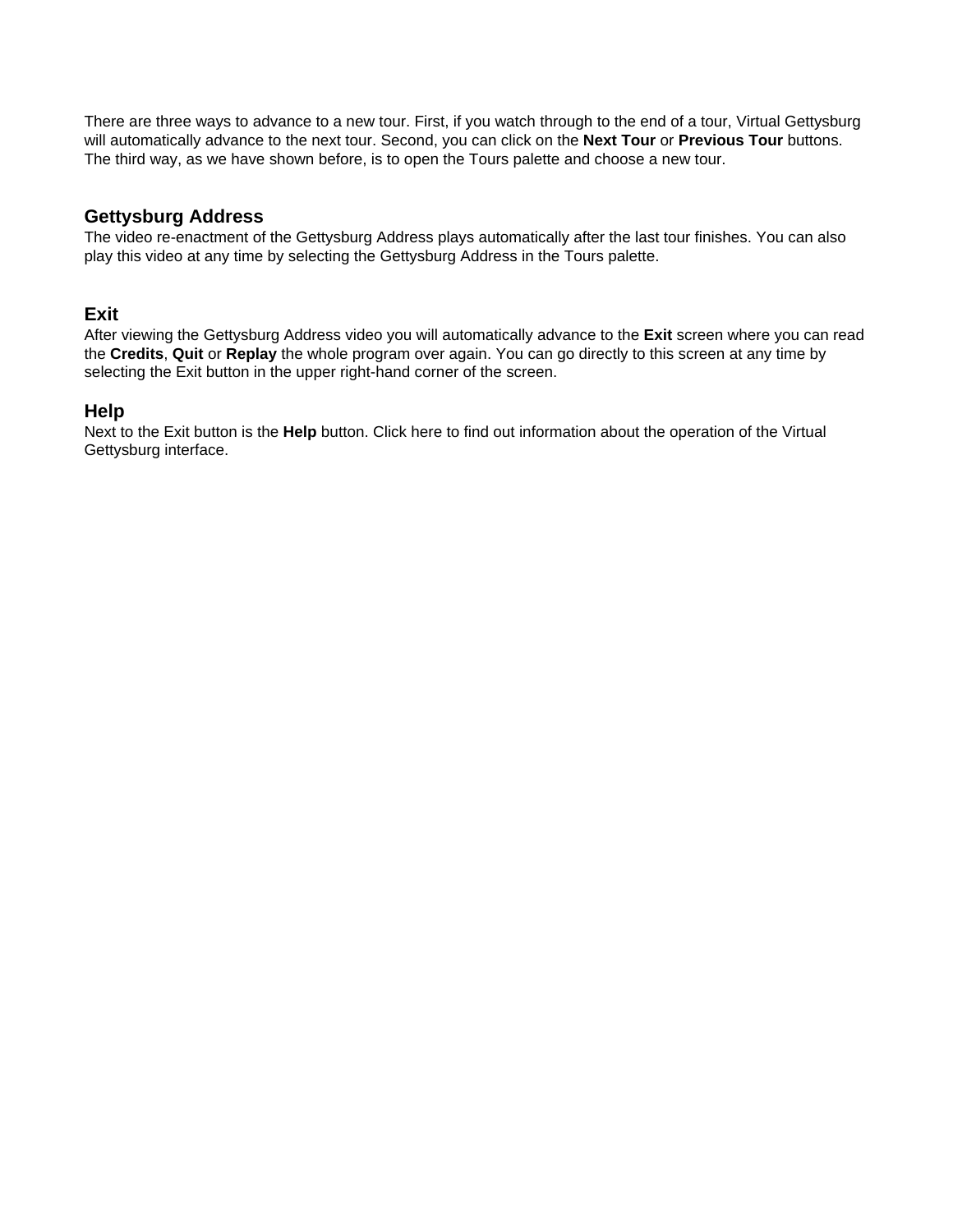# Explore Stop the tours and explore the battlefield

This section describes the different options available once a battlefield tour has been stopped. Select any tour from the Tours palette and then click on the **Stop Tour** button. The narrative will stop and you are free to roam around the battlefield and explore for as long as you wish. When you are ready to rejoin the tour, simply click on the **Resume Tour** button and Gary will pick up right where he left off. If you wish to start the tour again from the beginning, simply re-select the tour from the Tours palette.

There are many buttons, lists, HotSpots, etc., that when clicked during a tour, will also cause the tour to stop. We will be covering some of these in the following sections. For now we will stop the tour using the Stop Tour button.

#### **Moving within panoramas**

The panoramic video that you watch during the tours is actually a 360-degree panoramic photograph. There are a number of ways to control your view of these panoramas.

- 1. Rotate the panorama left, right, up or down by clicking and dragging the mouse on the panorama.
- 2. Zoom in by holding down the Shift key and zoom out by holding down the Control key. The mouse must be within the bounds of the panorama for zooming to work.
- 3. View the panorama full-screen by clicking the **Full Screen** button. This same button brings you back to the normal view.
- 4. The **Sights** palette contains a list of every sight mentioned in Gary's narrative. Swing to a view by selecting from the list.

There is a shaded area in the Interactive Map thumbnail that shows the field of view of the current panorama and tracks its movement. Note that you can zoom the Interactive Map thumbnail in and out by clicking the **Zoom In** and **Zoom Out** buttons. See how the center map updates to show the detail area. You can also close all of the palettes and reveal a large **Compass** that tracks the movement of the current panorama.

#### **Moving between panoramas**

You can visit just about anywhere on the battlefield thanks to Virtual Gettysburg's 99 360-degree panoramic photographs. There are a number of ways to move from one panorama to another. Let's reset the screen. Select any tour from the Tours palette and then click on the **Stop Tour** button.

1. You can go to a new panorama from within the current panorama by clicking on a **HotSpot**. To see where the HotSpots are, click on the **Show HotSpots** button. There are two types of HotSpots. The oval HotSpots represent panoramas and the rectangular HotSpots represent monument photos and historic scenes. We'll talk about the rectangular photo HotSpots later.

If you roll the cursor over an oval HotSpot the cursor turns into an arrow and a thumbnail photo of the panorama it represents shows up in the Photos palette. Simply click on the HotSpot to go to the new panorama. Note that both maps in the Map palette update when you go to the new panorama. If a tour had been going, clicking on this HotSpot would've stopped the tour.

HotSpots work whether or not you can see them. Make them invisible by clicking the Show HotSpots button again. The best way to find a HotSpot when Hotspots are hidden is to keep the cursor right around the horizon line and spin the panorama. Then, when the cursor turns into an arrow you can look in the photos palette to see if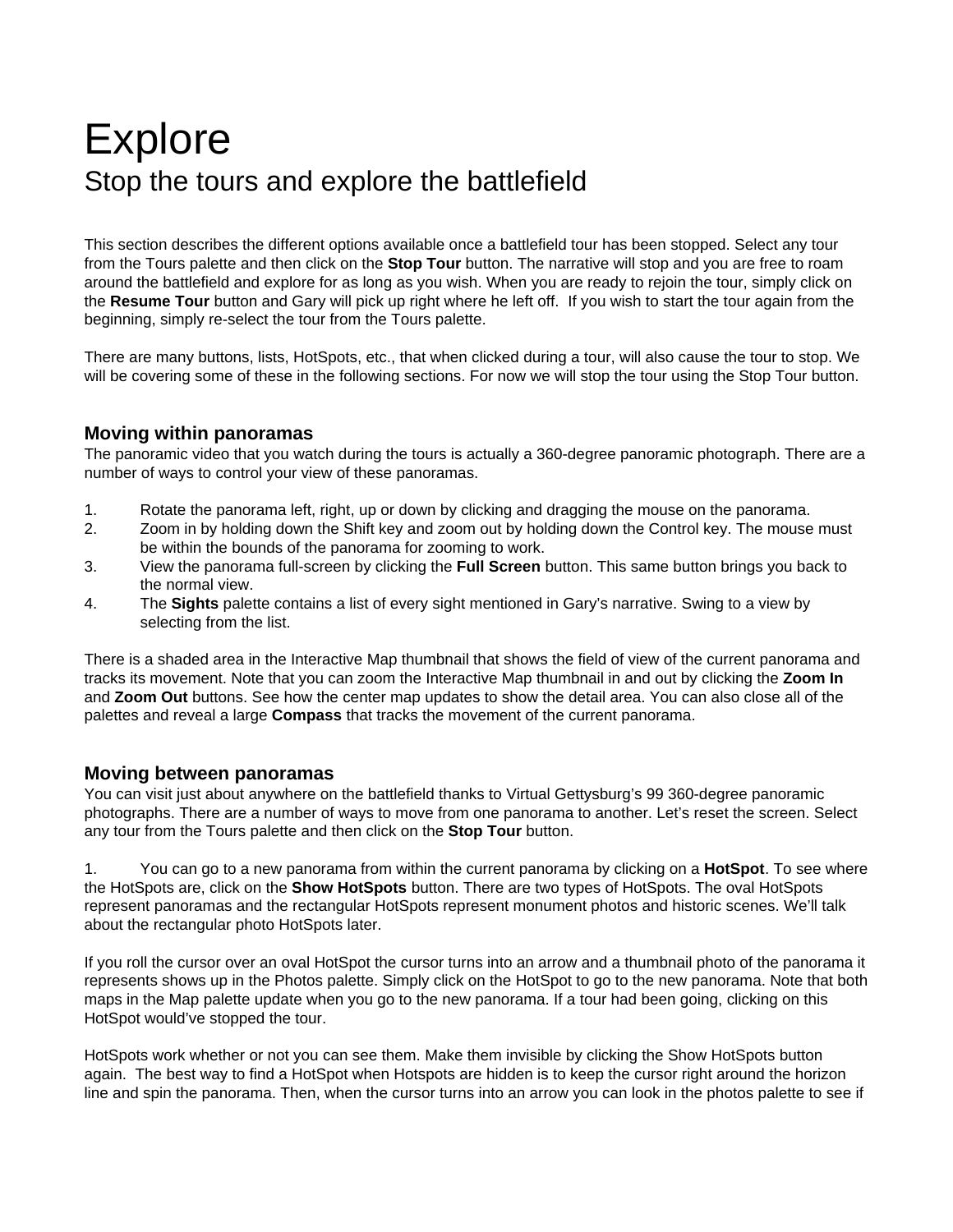this is where you want to go. If it is, then click on the HotSpot.You can go to a new panorama from the Interactive Map. Zoom in the Interactive map thumbnail using the Zoom In button. The green buttons represent panoramas. When you roll over a green button in the map thumbnail, a thumbnail photo of the panorama it represents shows up in the Photos palette. Simply click on the green button to select the new panorama. Note that both maps in the Maps palette update when you go to the new panorama. If a tour had been going, clicking on the green button would've stopped the tour.

You can reposition the Interactive Map thumbnail by clicking anywhere on the center map or by dragging the detail area. Then, as before, you can click on a green button in the Interactive map thumbnail to select a new panorama.

2. Finally, you can go to a new panorama from the list in the **Panoramas** palette. Click on the Panoramas button. You will see a list of all of Virtual Gettysburg's 99 panoramas. They are listed geographically by area, somewhat following the order of battle. When you roll over a panoramas name in the list, a thumbnail photo of the panorama it represents shows up in the Photos palette. Simply click on the name to select the new panorama. If a tour had been going, clicking on the name would've stopped the tour. Now, click on the Maps palette button. Note that both maps in the Maps palette have updated to show the position of the new panorama. Note that when you leave a tour by selecting a new panorama, the Sights tab and the Info tab disappear.

# **Getting to The Photograph Gallery**

There are two ways to get to the Photograph Gallery from the main Tours screen, by clicking on a Photo HotSpot in a panorama and by clicking on the Photos palette Full-Screen button. You can also get to the Photograph Gallery from the full-screen Interactive map, but we will show you how to do that later.

1. First let's look at how you can go to the Photograph Gallery by clicking on a rectangular HotSpot in a panorama. Open the Tours palette, select the Devil's Den Tour, and then click on the **Stop Tour** button. Turn on the HotSpots by clicking on the Show HotSpots button. Note that there are oval HotSpots and rectangular HotSpots in this view.

As we discussed before, oval HotSpots take you to different panoramic views. We can see by rolling over the left oval HotSpot that the Triangular Field is right in front of us and by rolling over the oval HotSpot on the right that the Wheatfield is to our up over the rise to our right. Now, put your mouse over the rectangular HotSpot that contains the statue in the middle of the screen. You will see that you have your cursor over a HotSpot for the 4<sup>th</sup> Battery New York Light Artillery. You will also note that the cursor has now turned into a hand, not an arrow as when over an oval HotSpot. Click on the statue.

You are now in the Photograph Gallery looking at a photograph of the 4<sup>th</sup> Battery New York Light Artillery. The list of monuments has scrolled to show the 4<sup>th</sup> Battery New York Light Artillery. You will also see a thumbnail view of the panorama in the upper right corner of your screen. Click on the Go Back button on the bottom edge of the panoramic thumbnail to return to the main Tour screen. Turn off the HotSpots by clicking on the Show HotSpots button.

2. The second way to get to the Photograph Gallery is by clicking on the Full Screen tab in the Photos palette. Let's restart the Devil's Den tour by opening the Tours palette and selecting Devil's Den. As soon as the picture of Dan Sickles appears, stop the tour. Click on the Full Screen button in the Photos palette.

You are now in the Photograph Gallery looking at a photograph of Dan Sickles. The list of People has scrolled to show the name of Dan Sickles.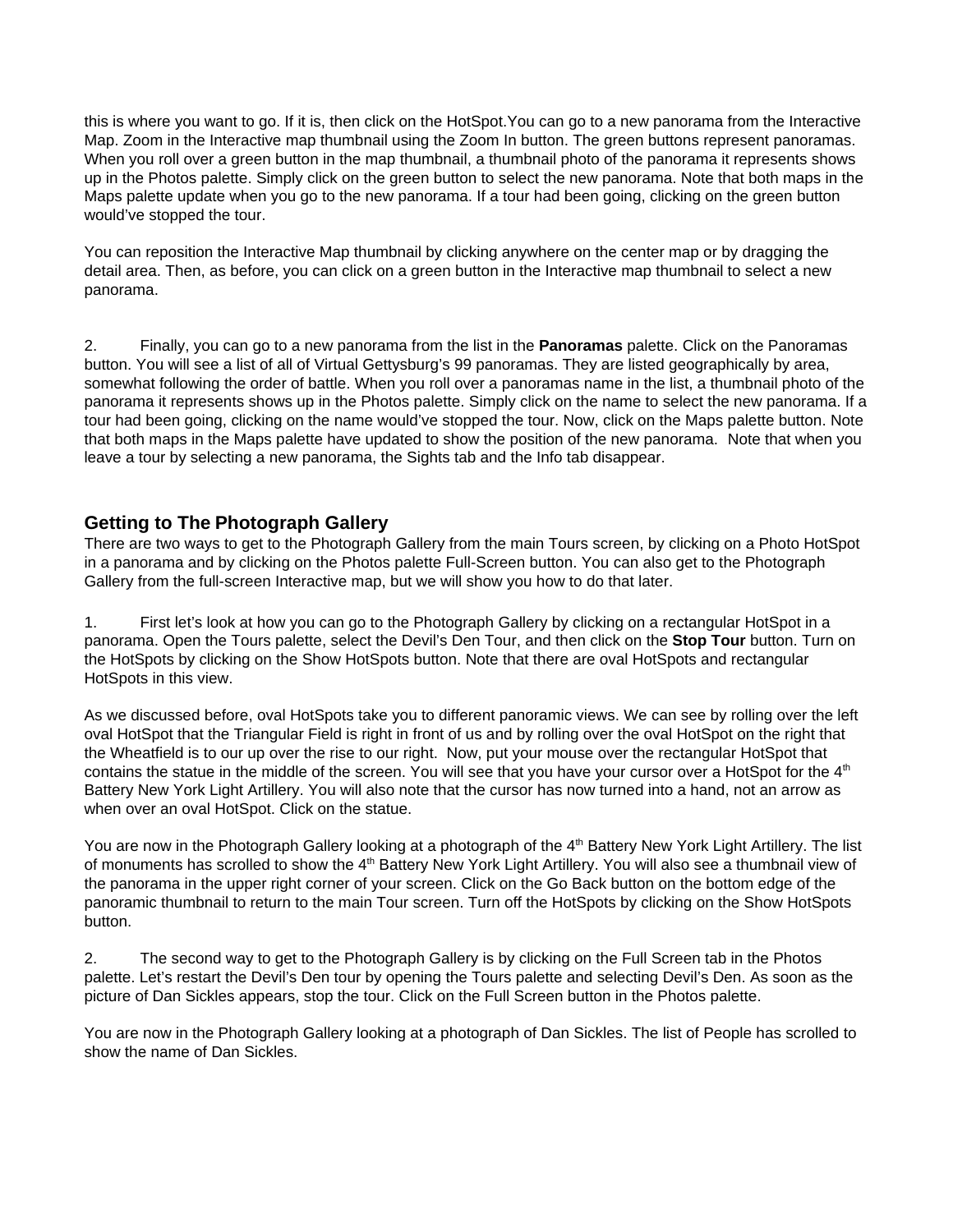## **The Photograph Gallery interface**

There are four ways to select photos in the Photographic gallery - by clicking on a panorama, a list, a map or a Next/Previous button.

1. Let's first look at how to find a photo from the panorama thumbnail. Open the Tours palette and select the Little Round Top tour. Stop the tour by clicking on the Stop Tour button. Turn the HotSpots on by clicking on the Show HotSpots button. Click on any of the rectangular HotSpots.

You are now in the Photograph gallery. Hold the cursor down over the panoramic thumbnail and hold down the Shift key to zoom in. Move the mouse around and then note select new photographs by clicking on other rectangular HotSpots. This technique makes it easy to find photos of monuments that you can see from the position of the current panorama.

2. You may have noticed that when you select a new photograph by clicking a HotSpot the Monument list updates to show the name of the current photo. This makes it easy to find photos of monuments from the same state. Select a monument photo from the Monuments List. This list contains every monument and marker on the battlefield in this order - Equestrian Statues, Bronze Statues, Commemorative and Memorial Statues, Headquarters Markers, State and Regimental Monuments, Union Markers, Confederate markers and Hospital Markers.

3. You can move through the Monument list by clicking on the Next/Previous buttons underneath the photograph thumbnail. This also works when you are viewing the photographs full-screen. Click on the Full-Screen button. You can still locate photos in full-screen mode using the lists, or you may choose to hide the lists by clicking on the title of the active list. When you are finished, you can return to normal viewing mode by clicking on the Full Screen button.

4. You will notice that the panorama goes blank when you select a photo from the Monument list. This is because you are no longer standing at the location of the current panorama. You are merely looking at photos from a list. To select a new current panorama, open the Panoramas list and choose any of the 99 panoramas. For the purposes of this demonstration, select the Little Round Top, Military Crest panorama. Open the maps palette by clicking on the Maps palette button and notice that the Interactive map thumbnail is centered on the current panorama.

Zoom in by clicking on the Zoom In button twice. You will notice a little arrow next to the green current panorama button in the map thumbnail. Click on this white button to show a view of what it looked like at this location over 100 years ago. You can also click on the red buttons to bring up pictures of monuments in the area. You can also click on the blue buttons to read what the markers in the area say.

Click twice on the Zoom Out button. Look to the west a bit and you will see a small green button next to where it says Slaughter Pen. Click on this button. Zoom in by clicking on the Zoom In button twice. Right above the green current panorama button is a white arrow that represents another historical scene – The Dead in the Slaughter Pen Pond.

Let's see what this pond looks like close up today. Roll your cursor in the panorama thumbnail until you rotate the field of view towards the pond photo. You will see the pond in the panoramic thumbnail. Click on the Go Back Button. Now you are on the main Tours screen. Click on the Full Screen button and now we are right at a closeup of the Slaughter Pen Pond.

Turn on the HotSpots by clicking on the Show HotSpots button. In the distance you will see a rectangular HotSpot for the  $4<sup>th</sup>$  Maine Infantry monument. Clicking this HotSpot will take you back to the Photograph Gallery.